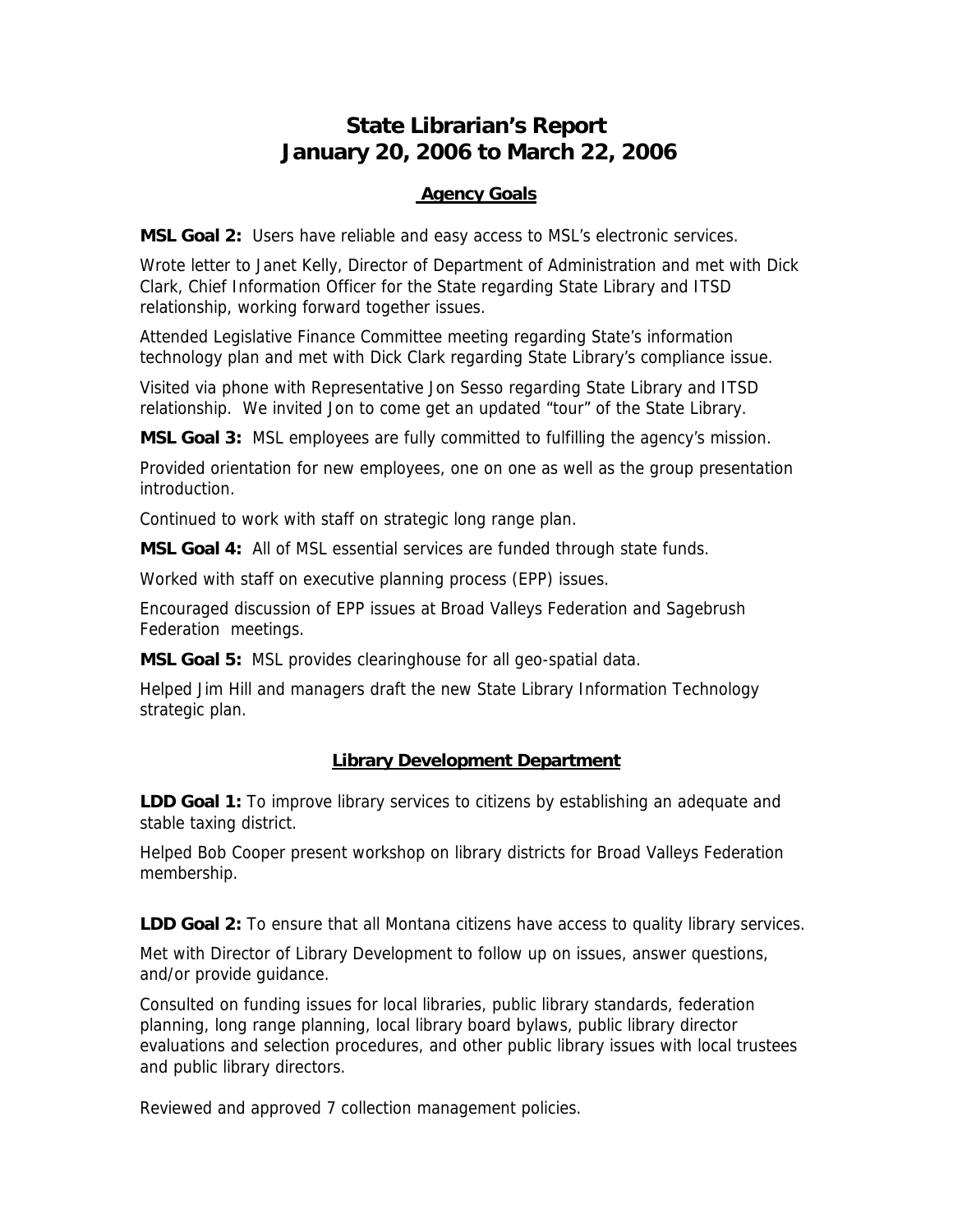Wrote letter to local library board regarding non compliance with public library standards.

Provided Montana Library law workshop for the Broad Valleys Federation membership.

Provided state library updates and encouraged discussion on new strategic plan at Broad Valleys and Sagebrush Federation meetings

Prepared for and attended the Bibliographic Center for Research (BCR) board meeting in Denver CO.

Responded daily for three weeks to letters, emails, and phone calls regarding our canceled program on the US Patriot act.

#### **Montana State Digital Library** - **Library and Information Services Department (LISD)**

**LISD Goal 1:** State employees have the information that they need to make good public policy recommendations and decisions.

Welcomed new state employees to the State Library for an orientation session.

**LISD Goal 3:** Montana citizens have easy access to a comprehensive collection of state publications.

Signed state publication's center management memo which was revised by Jim Kammerer to help reflect the need for electronic state publications as well as print publications.

**LISD Goal 4:** Users have easy and comprehensive access to information through the library.

Provide feedback to Tori Orr as she drafted statement of services provided to prisoners in the State's prison system.

## **Montana State Digital Library - Natural Resource Information System (NRIS)**

**Goal 1:** To fulfill its mandate to be the source for natural resource information in Montana, NRIS must acquire, integrate, maintain, and document natural resource data and information needed for understanding, managing and utilizing Montana's natural resources, and environment.

Reviewed draft contract with University of Montana regarding providing Montana's Natural Heritage program services for the State Library.

Met with Sue Crispin, update on the Partners' meeting.

**Goal 3:** In order to fulfill its mandate as described under Issues 1 and 2, NRIS must secure adequate and stable funding.

Attended as needed Legislative subcommittee on Resource Indemnity Trust (RIT) funds and other legislative financial issues.